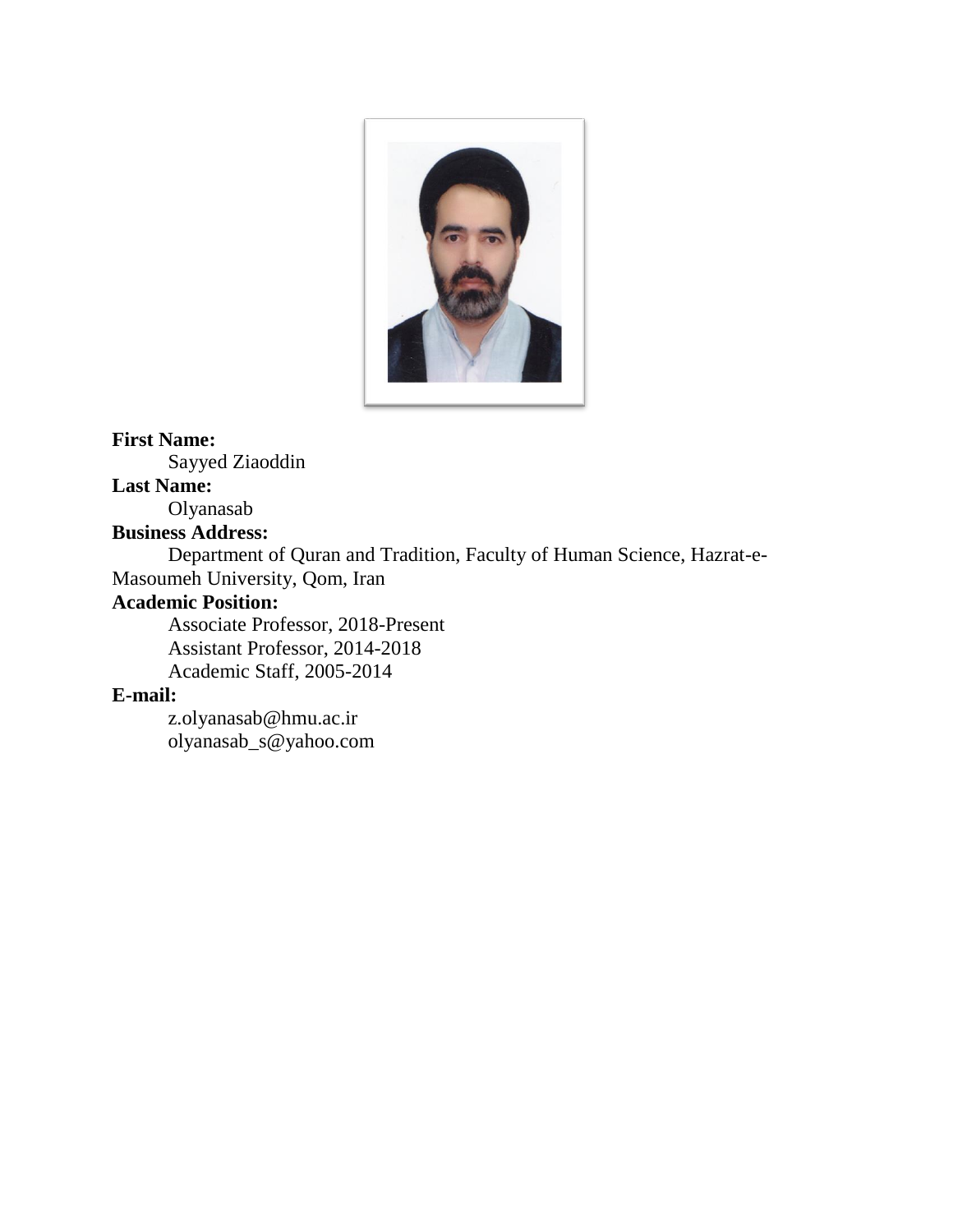### **The Background Information**

### **1. Education**

### **a. Academical**

**Ph.D.**, 2014, Faculty of Islamic studies, University of Islamic Sciences, Qom, Iran.

Area of Study: Quranic Sciences and Traditions

Thesis: A comparative study of signs of imminent emergence of Shi'ite and Sunni **Traditions** 

Supervisor: Dr. MahdaviRad

**M.Sc.**, 2001, Faculty of Quranic Sciences and Commentary, Imam Khomeini Educational and Research Institute, Qom, Iran.

Area of Study: Quranic Sciences

Thesis: Companion in the Quran

Supervisor: Dr. Ahmad Abedi

**B.Sc.**, 1997, Faculty of Theology and Islamic Studies, Imam Khomeini Educational and Research Institute, Qom, Iran.

Area of Study: Theology and Islamic Studies

#### **b. Seminarial**

**Level4**, 2002, Jurisprudence and Foundations, Qom Seminary, Qom, Iran.

**Level3**, 1993, Jurisprudence and Foundations, Qom Seminary, Qom, Iran.

**Level2**, 1988, Jurisprudence and Foundations, Marvi Seminary, Tehran, Iran.

**Level1**, 1983, Arabic Literature, Tabriz Seminary, Tabriz, Iran.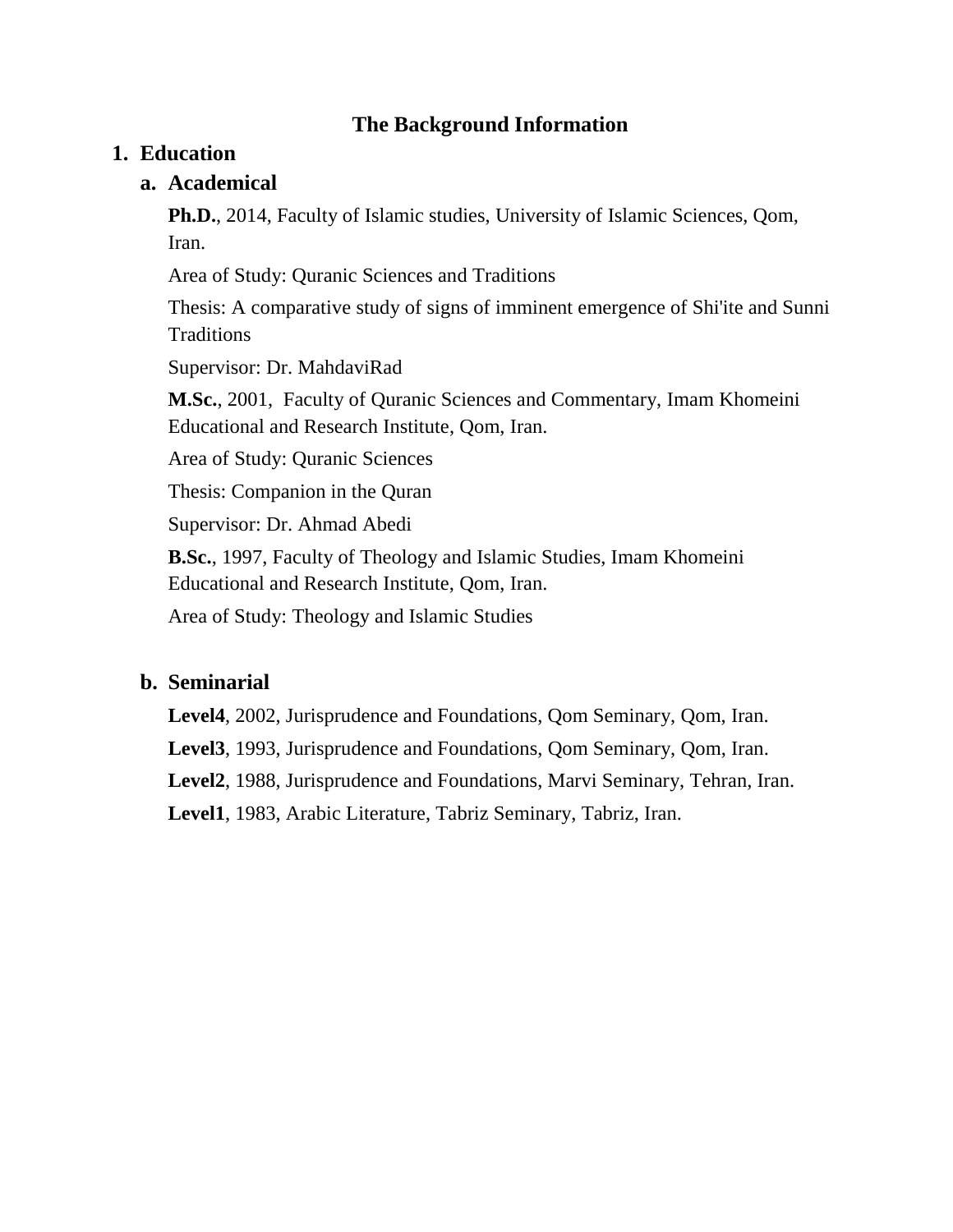# **2. Teaching Experience**

| N <sub>o</sub> | <b>Stage</b>                     | <b>Title of Courses</b>                                     | Institute                                           | Date      |
|----------------|----------------------------------|-------------------------------------------------------------|-----------------------------------------------------|-----------|
| 1.             | B.Sc                             | Thematic Commentary of<br>Quran                             | Tabriz University of<br>Medical Sciences,<br>Tabriz | 2001-2019 |
| 2.             | <b>MSc</b>                       | <b>Commentary Texts</b>                                     | University of Quranic<br>Sciences                   | 2015-2016 |
| 3.             | Ph.D                             | <b>History Of Early Islam</b>                               | Tabriz University of<br>Medical Sciences,<br>Tabriz | 2001-2019 |
| 4.             | Level <sub>3</sub><br>(Seminary) | Main courses in Quranic<br>Science and Commentary<br>majors | Al-Zahra Seminary,<br>Tabriz                        | 2008-2019 |
| 5.             | Level <sub>3</sub><br>Seminary)  | Main courses in Shiite<br>Theology                          | Allameh Amini<br>Institute, Tabriz                  | 2011-2016 |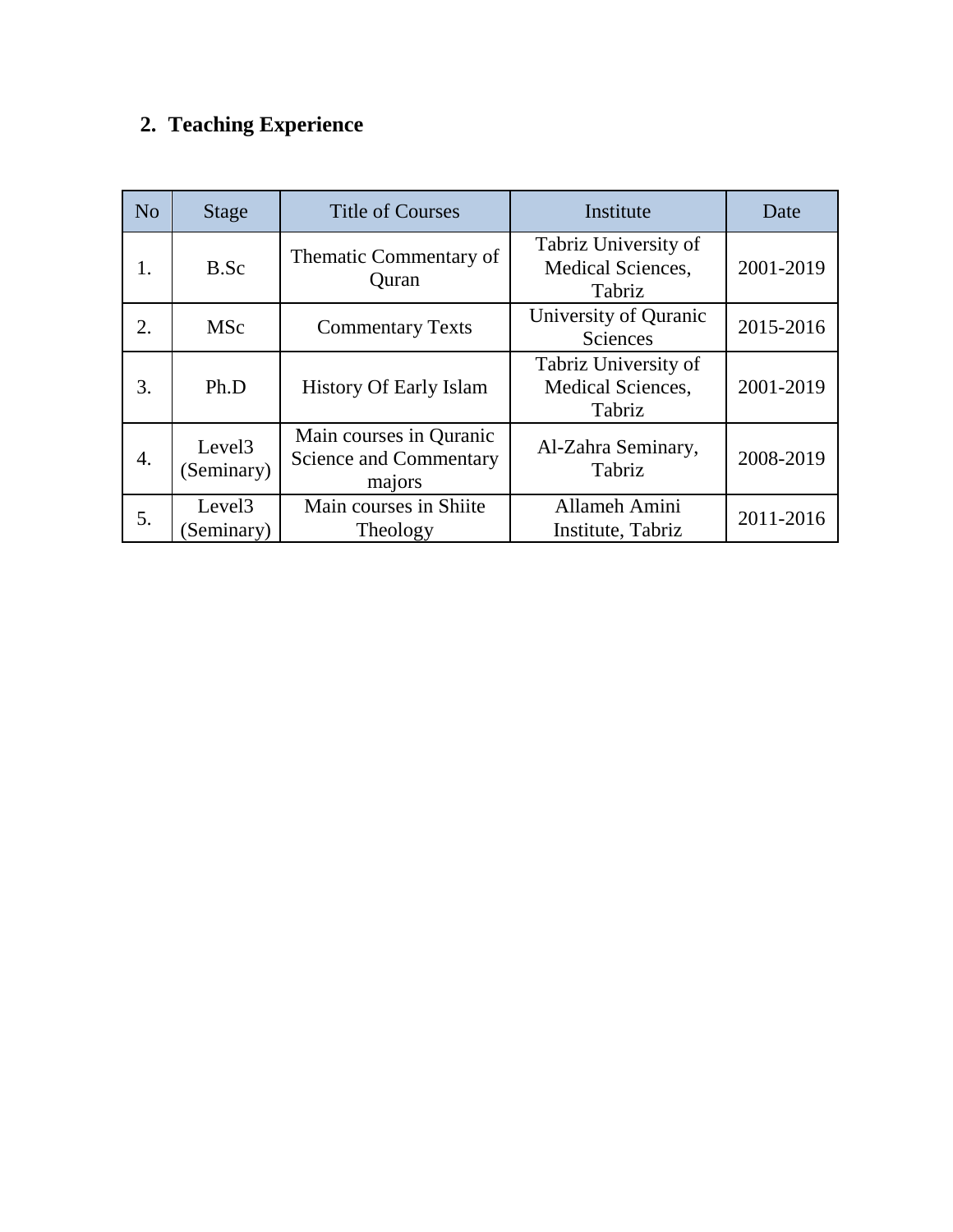### **3. Research Experience**

### **A) Books**

| N <sub>0</sub> | <b>Title</b>                             | <b>Publication</b>            | <b>Date</b> |
|----------------|------------------------------------------|-------------------------------|-------------|
|                | Companions (Sahaba) in Quran             | Imam Khomeini Educational and | 2014        |
| 1.             |                                          | <b>Research Institute</b>     |             |
|                | Immortality of the Quran from the        | Vosough                       | 2012        |
| 2.             | Perspective of the Quran and             |                               |             |
|                | <b>Traditions</b>                        |                               |             |
| 3.             | Hujatiyah association                    | Zolal-e-Kawthar, Vosough      | 2007        |
|                | Important Events of the History of       | Ma'ede                        | 2015        |
| 4.             | early Islam                              |                               |             |
| 5.             | <b>Library Research Method</b>           | Ma'ede                        | 2016        |
| 6.             | Abu sufyanian Islam                      | Yas-e-Nabi                    | 2008        |
| 7.             | Tawakkul from the Perspective of         | Resalat-e-Yaghoobi            | 2009        |
|                | the Quran                                |                               |             |
|                | History of Islamic Culture and           | University of Tabriz          | 2011        |
| 8.             | Civilization                             |                               |             |
|                | Wonders of Hand in the Quran             | Daneshvar                     | 1999        |
| 9.             | Translation of the book                  |                               |             |
|                | ''عجايب اليد في القرآن و الحديث و الطب'' |                               |             |
|                | Index of the book                        |                               | 2000        |
| 10.            | "شرح فصوص الحكم"                         | Boostan-e-Ketab               |             |
|                | Yamani's emergence from Lie to           |                               |             |
| 11.            | Truth                                    | Ma'ede                        |             |
|                | signs of imminent emergence of           |                               |             |
| 12.            | Shi'ite and Sunni traditions             | Ma'aref                       |             |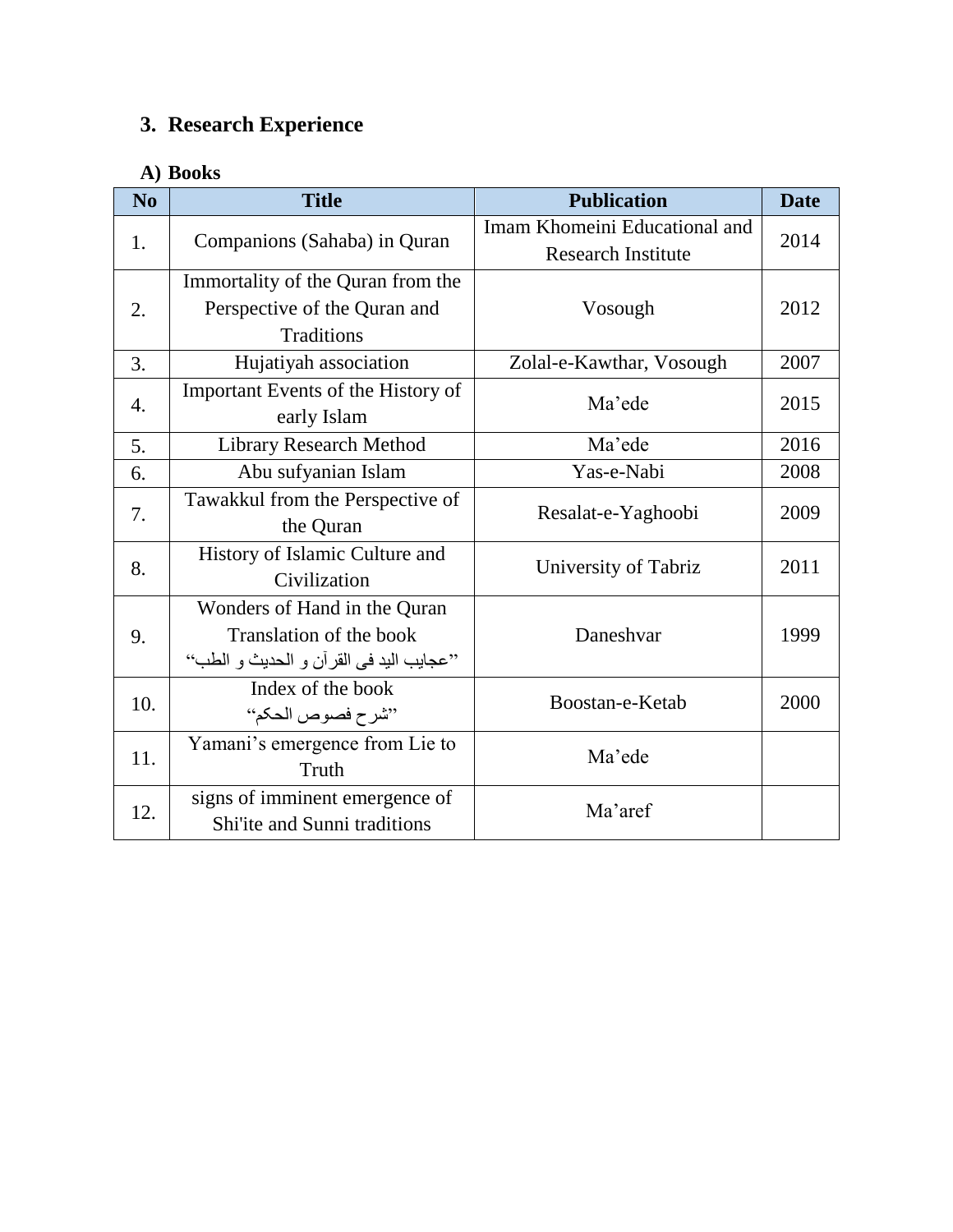### **B) Papers**

# **Scientific Research Papers**

| N <sub>o</sub>   | Title                                                                                                                                                                                                           | Journal                                                                                                           | Date |
|------------------|-----------------------------------------------------------------------------------------------------------------------------------------------------------------------------------------------------------------|-------------------------------------------------------------------------------------------------------------------|------|
| 1.               | The relationship between moral<br>intelligence and demographic features of<br>Payame Noor University students of Khoy<br>and Mahabad with special emphasis on<br>Quranic and psychological teachings<br>Summary | Journal of Research on<br>Religion & Health $5(3)$                                                                | 2019 |
| 2.               | Challenges of obedience to the husband<br>and the solutions to get out it from the<br>perspective of Quran and Traditions                                                                                       | <b>Quranic Studies</b><br>Quarterly                                                                               | 2019 |
| 3.               | Comparative study of Naskh in Quran<br>from the perspective of Ayatollah khoei<br>and Ayatollah Ma'refat                                                                                                        | <b>Quranic Studies</b><br>Quarterly                                                                               | 2019 |
| $\overline{4}$ . | Investigating the Effect of Reciting the<br>Quran and Listening to it on the<br>Dimensions of Spiritual Well-Being of<br><b>Payame Noor University Students</b>                                                 | Journal of Reaserch on<br>Religion & Health $4(5)$                                                                | 2018 |
| 5.               | Entry of Saḥāba                                                                                                                                                                                                 | Encyclopedia of the<br>world of Islam, vol23                                                                      | 2018 |
| 6.               | Analytical Methodology of the<br>Interpretation of Qur'anic Words in<br>Hakīm Tarmadhī's Taḥṣīl Naẓā'ir al-<br>Qur'an                                                                                           | Qur'anic Researchs,<br>Vol23, Issue88                                                                             | 2018 |
| 7.               | The pre-eminence of Iranian-American<br>geo-economic competitions in the Persian<br>Gulf                                                                                                                        | Ministry of Culture of<br><b>Ukraine National</b><br>Academy of<br>Managerial Staff of<br><b>Culture and Arts</b> | 2018 |
| 8.               | Investigating Mahdavi knowledge and<br>insight among students of the Tabriz<br>University of Medical Sciences in 1396                                                                                           | Mashregh-e-Mo'oud                                                                                                 | 2018 |
| 9.               | Investigating the slaughter of Banu<br>Qurayza in Commentarial and Historical<br>Resources in Battle of the Confederates<br>(Ahzab)                                                                             | <b>Quranic Studies</b><br>Quarterly                                                                               | 2018 |
| 10.              | Semantic Study of the word "Khusran" in<br>Quran according to the meaning of Al-Asr                                                                                                                             | <b>Quranic Studies</b><br>Quarterly                                                                               | 2018 |
| 11.              | Investigating the traditional reasons for                                                                                                                                                                       | <b>Quranic Studies</b>                                                                                            | 2018 |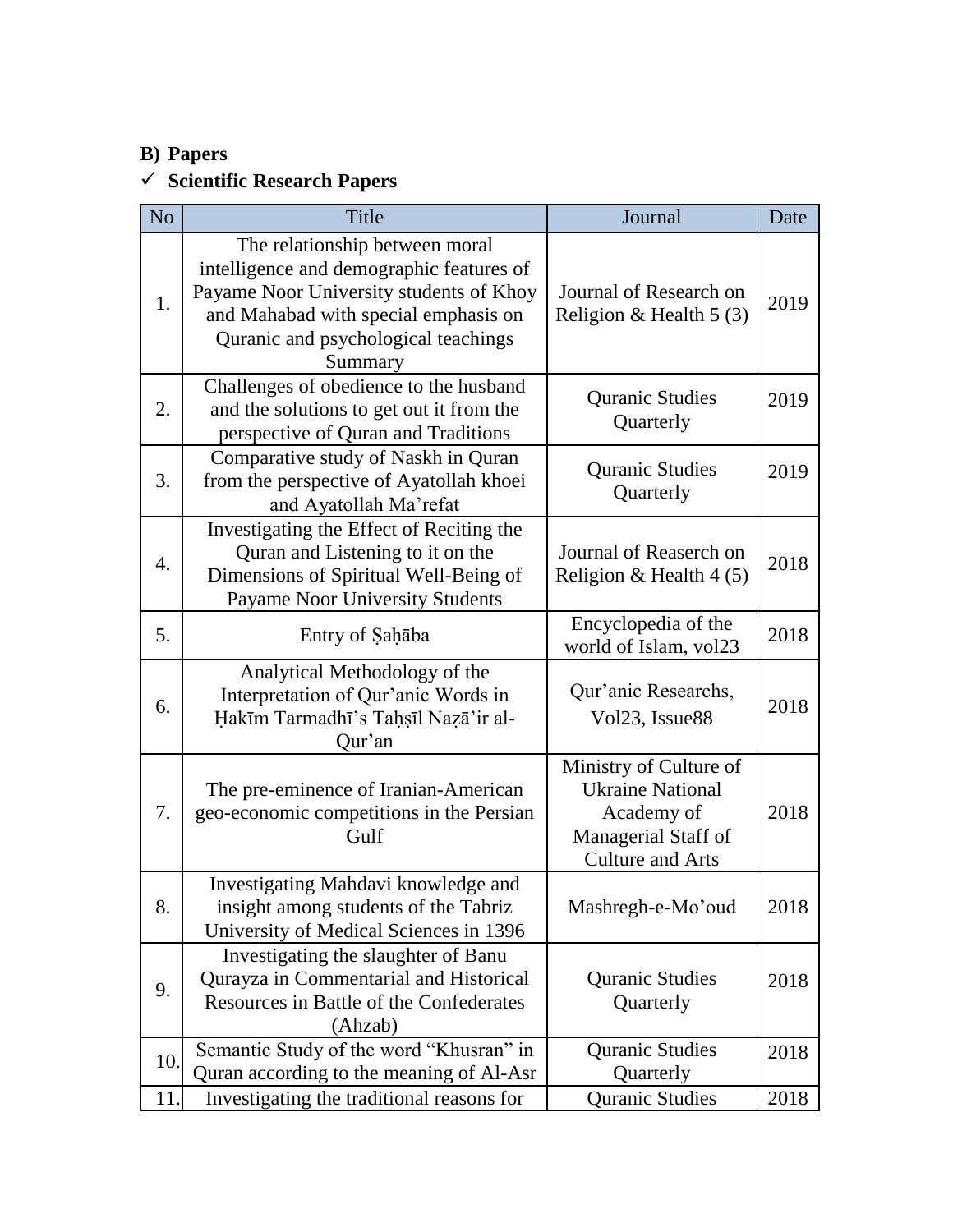|     | the immortality of the Quran from the<br>perspective of Ayatollah Javadi-Amoli                                  | Quarterly                                                |      |
|-----|-----------------------------------------------------------------------------------------------------------------|----------------------------------------------------------|------|
| 12. | In Search of Spiritual Factors Contributing<br>to Longevity in the Quran                                        | Journal of Reaserch on<br>Religion & Health 3 (2)        | 2017 |
| 13. | Methods for Developing and Expanding<br>Interactions Science Based on the<br>Principle of Synergy               | Journal of History,<br>Culture and Art<br>Research       | 2017 |
| 14. | Ethical principles joy of Quranic Verses<br>and Traditions                                                      | <b>Bioethics Journal</b><br>Quarterly, 6 (22)            | 2016 |
| 15. | Nahj al-Balagha; Herald of Health                                                                               | Journal of Reaserch on<br>Religion & Health 2 (4)        | 2016 |
| 16. | Commenting Quranic Prediction of Rum's<br><b>Conquest over Fars</b>                                             | Journal of the Holy<br>Quran and Islamic<br>Texts $(22)$ | 2015 |
| 17. | Effect of Prayer on Drug, Smoking and<br>Alcohol Consumption in Tabriz<br><b>University of Medical Sciences</b> | Journal of Reaserch on<br>Religion & Health $(2)$        | 2015 |
| 18. | Material factors of human lifespan from<br>the perspective of Islamic teaching                                  | Journal of Reaserch on<br>Religion & Health $(1)$        | 2015 |
| 19. | Comparative Study of the Yamani<br>Traditions from the Viewpoints of the two<br>Schools                         | Hadith studies (12)                                      | 2014 |
| 20. | A Study of Imam Hussein's Hadith of<br>Reformation                                                              | Hadith studies (10)                                      | 2013 |
| 21. | New promotional methods in the context<br>of professional ethics                                                | <b>PAZHUOHESHNAM</b><br><b>EH-EAKHLAGH</b>               | 2013 |
| 22. | In search of unreasonable human<br>relationships to reduce their lives in<br>Islamic teachings                  | Journal of Reaserch on<br>Religion & Health              |      |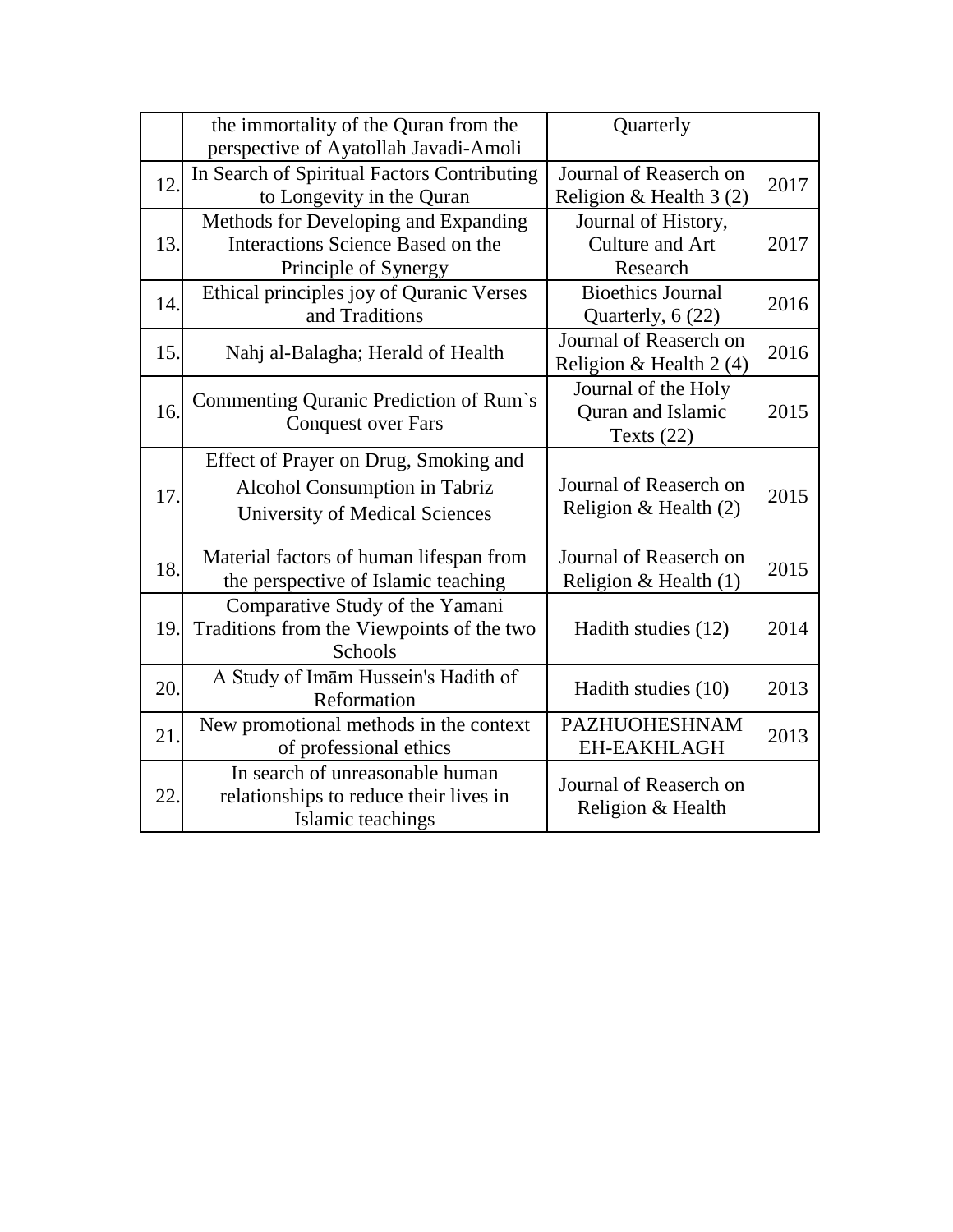# **Scientific Promotional Papers**

| N <sub>o</sub>   | Title                                                                                                          | Journal                                                           | Date |
|------------------|----------------------------------------------------------------------------------------------------------------|-------------------------------------------------------------------|------|
| 1.               | Comparative Commentary of the<br>word "kalamat" the 124th verse of<br>Al-Baqarah                               | Journal of Research in<br>Law, Fiqh, philosophy and<br>theology   | 2018 |
| 2.               | Parameters of spiritual happiness<br>from the perspective of the Quran                                         | Journal of Research in Law<br>and Humanities                      | 2018 |
| 3.               | Unhealthy happiness criteria from the<br>perspective of the Quran                                              | Psychology and Behavioral<br>Sciences of Iran Quarterly,<br>(14)  | 2018 |
| $\overline{4}$ . | Individual norms of ethics of<br>happiness in Islam                                                            | Ma'rifat-i Akhlaqī                                                | 2018 |
| 5.               | Pathology of ethics of happiness from<br>the perspective of the Quran                                          | Journal of Research in<br>Humanities and Social<br><b>Studies</b> | 2018 |
| 6.               | Critique and its principles in Allameh<br>Tabatabaei's scientific methods (sire)                               | Ma'rifat-i $\bar{A}$ khlaqī (21)                                  | 2017 |
| 7.               | Legitimacy of holding ceremonies<br>and birthday parties                                                       | 3 Allameh Institute,<br>University of Tabriz, (44)                | 2015 |
| 8.               | Content compatibility of Du'a al-<br>Faraj (Elahi Azomal Bala) with<br>monotheistic basics                     | Entizar-e-Moud Quarterly,<br>Vol14                                | 2014 |
| 9.               | Critical study of the shubha "Minimal"<br>Religion and Maximal Religion"<br>about the Immortality of the Quran | 3 Allameh Institute,<br>University of Tabriz, (46)                | 2014 |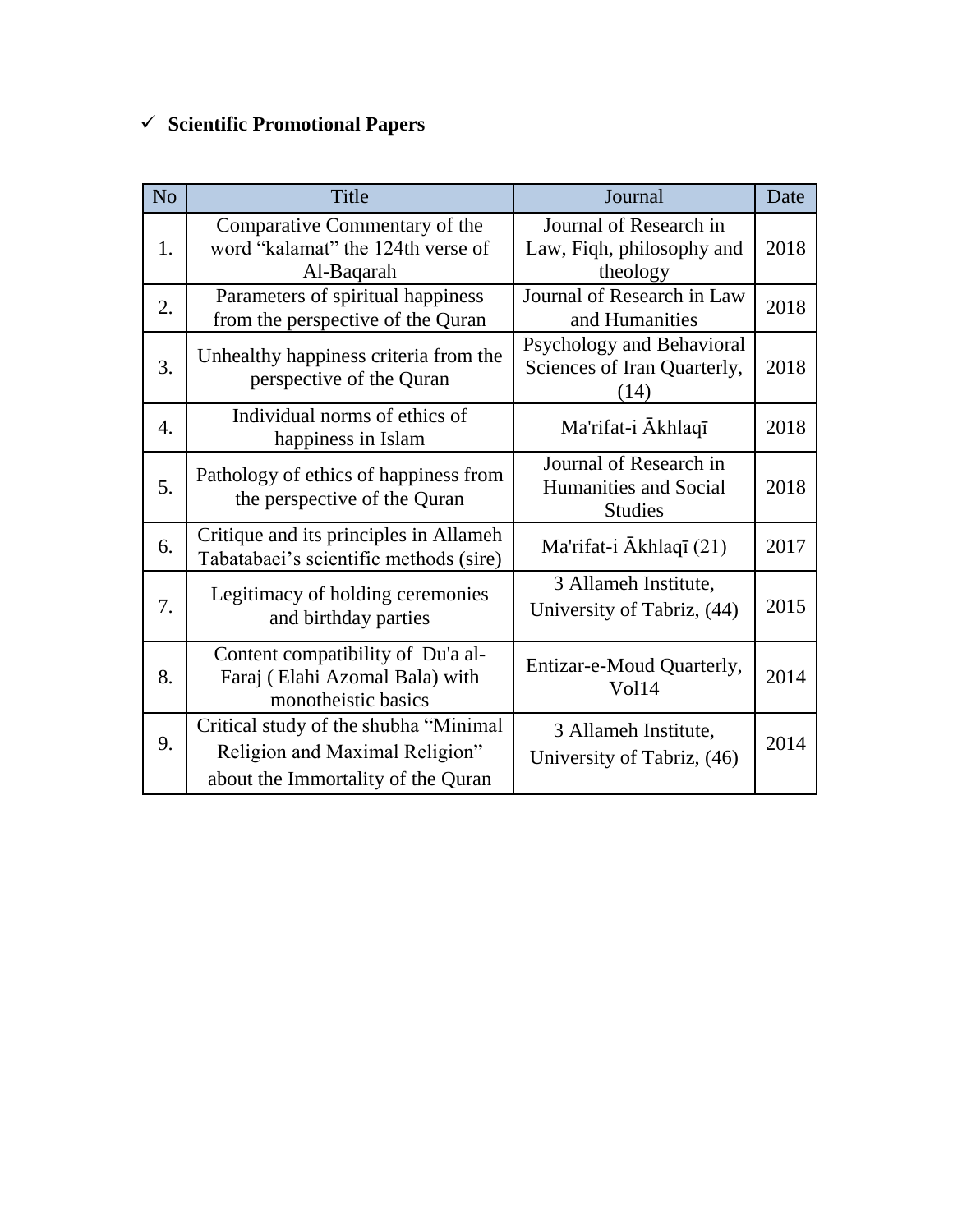# **Scientific-Professional Papers**

| N <sub>o</sub> | Title                                                                                                                                                             | Journal                                                          | Date |
|----------------|-------------------------------------------------------------------------------------------------------------------------------------------------------------------|------------------------------------------------------------------|------|
| 1.             | Study of the shubha<br>"Discontinuation of imamate<br>continuity by cutting off Imam<br>Husayn(AS)'s finger by Bajdal b.<br>Sulaym                                | Journal of Humanities<br>and Islamic Strategic<br><b>Studies</b> | 2019 |
| 2.             | Comparative study of signs of<br>emergence in 18 <sup>th</sup> verse of Al-<br>Muhammad in Shi'ite and Sunni<br>Commentaries                                      | Sadid Journal                                                    | 2018 |
| 3.             | Historical course of the story of<br>Ruqayyah in historical sources                                                                                               | Journal of Husayni<br><b>Research studies</b>                    | 2018 |
| 4.             | Anas b. al-Harith al-Kahili, the<br>present companion (Sahabi) in Imam<br>Husayn $(AS)$ 's army                                                                   | Journal of Husayni<br><b>Research studies</b>                    | 2018 |
| 5.             | Professional Ethics observance in<br>research in Allameh Tabatabaei's<br>methods (sire)                                                                           | Academic Biannual on<br><b>Andisheh Allameh</b>                  | 2017 |
| 6.             | Piety universality by referring to<br>Quranic verses                                                                                                              | Tafsir pajhouhi (6)                                              | 2017 |
| 7.             | A study and a critique of the<br>narrative bases of the opponents of<br>the revolution and the formation of<br>the Islamic government in the<br>period of absence | Contemporary research<br>on Islamic Revolution                   | 2015 |
| 8.             | Conceptology of the word "kitab" in<br>the Quran                                                                                                                  | Sadid Journal                                                    | 2015 |
| 9.             | The Reasons why the Quran is<br>eternally fresh and new from the<br>point of view of Allamah<br>Tabatabaie                                                        | Tafsir pajhouhi (2)                                              | 2014 |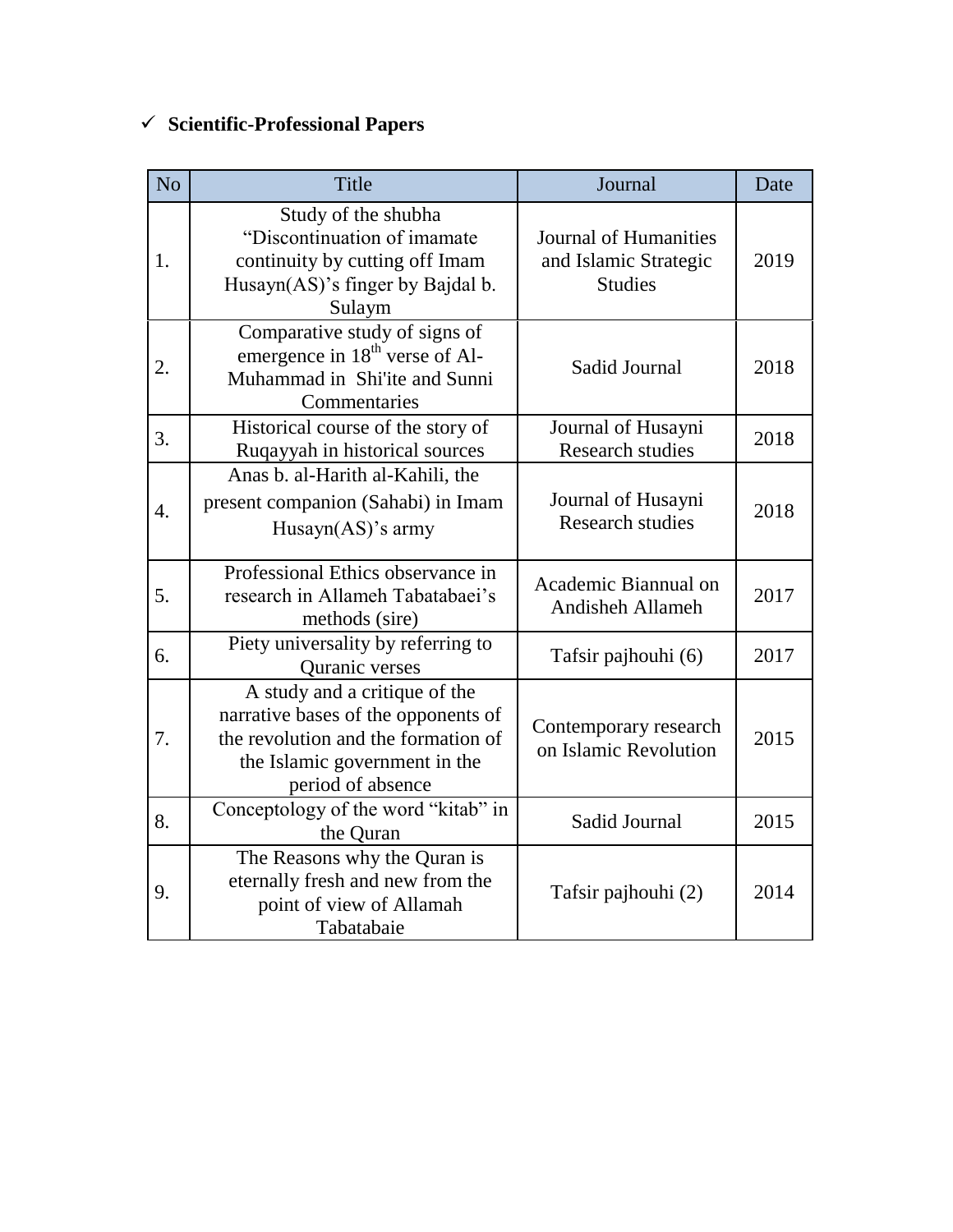# **Conference Papers**

| N <sub>o</sub>   | Title                                                                                                                                                                                                                   | Conference                                                                       | Date |
|------------------|-------------------------------------------------------------------------------------------------------------------------------------------------------------------------------------------------------------------------|----------------------------------------------------------------------------------|------|
| 1.               | The Beast of the Earth (Dabbat al-<br>Ard) as one of the Quranic promises                                                                                                                                               | $12th$ International<br>Conference on Quranic<br>Researches                      | 2019 |
| 2.               | Methods of Anti-arrogance in Imam<br>Hadi (AS)'s Methods (sire)                                                                                                                                                         | $11th$ International<br>Conference on Quranic<br>Researches                      | 2018 |
| 3.               | Investigating the Behavioral and<br>Belief anti-arrogance of Dr.<br>Beheshti                                                                                                                                            | $\overline{11}^{\text{th}}$ International<br>Conference on Quranic<br>Researches | 2018 |
| $\overline{4}$ . | بررسي و نقد نظريه ظني بودن دلالت قرآن<br>کریم از دیدگاه آیت الله سبحانی<br>Investigating and Criticizing the<br>Theory "Implication of the Holy<br>Quran being suspicious" from the<br>perspective of Ayatollah Sobhani | Conference on<br><b>Investigating Ayatollah</b><br>Sobhani's Thoughts            | 2018 |
| 5.               | Sociopolitical Capacities of Hajj<br>from the perspective of Ayatollah<br>Sobhani                                                                                                                                       | Conference on<br><b>Investigating Ayatollah</b><br>Sobhani's Thoughts            | 2018 |
| 6.               | The Reasons for Abu Talib's faith<br>from the perspective of Ayatollah<br>Sobhani                                                                                                                                       | Conference on<br><b>Investigating Ayatollah</b><br>Sobhani's Thoughts            | 2018 |
| 7.               | مطالعه تطبیقی شاخص های اسلام أمریکایی از<br>منظر امام خمینی بر مصادیق<br>Comparative Study of Indices of<br>American Islam from the<br>perspective of Imam Khomeini on<br>examples                                      | <b>London Shiite Articles</b>                                                    | 2018 |
| 8.               | Comparative study of Indices of Pure<br>Islam from the perspective of Imam<br>Khomeini and Shirazi School of<br>thoughts                                                                                                | <b>London Shiite Articles</b>                                                    | 2018 |
| 9.               | Definition of Companion (Sahabi)<br>from the perspective of Ayatollah<br>Sobhani                                                                                                                                        | Conference on<br><b>Investigating Ayatollah</b><br>Sobhani's Thoughts            | 2018 |
| 10.              | حیات برزخی از منظر آیت الله جعفر سبحانی<br>مدظله العالي<br>Limbo Life from the perspective of<br>Ayatollah Sobhani                                                                                                      | Conference on<br><b>Investigating Ayatollah</b><br>Sobhani's Thoughts            | 2018 |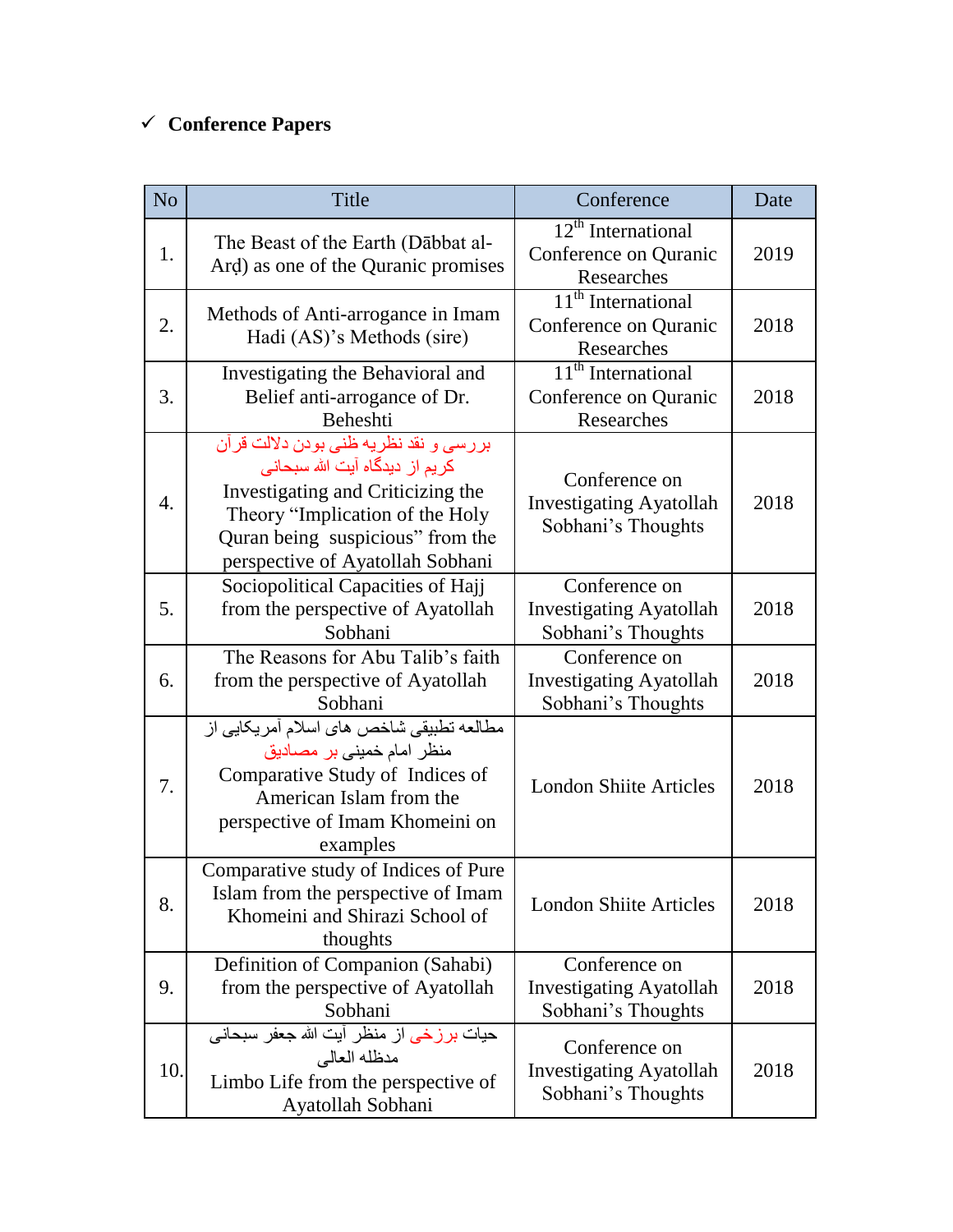| 11. | بودن الفاظ قرآن از ديدگاه آيتالله جعفر وحياني<br>سبحانى<br>Words of the Quran being Revelation<br>from the perspective of Ayatollah<br>Sobhani                                           | Conference on<br><b>Investigating Ayatollah</b><br>Sobhani's Thoughts                                           | 2018 |
|-----|------------------------------------------------------------------------------------------------------------------------------------------------------------------------------------------|-----------------------------------------------------------------------------------------------------------------|------|
| 12. | Case Study in Accusing Ibrahim to<br>lie with emphasis on Ayatollah<br>Sobhani's idea                                                                                                    | Conference on<br><b>Investigating Ayatollah</b><br>Sobhani's Thoughts                                           | 2018 |
| 13. | پڑوهش موردی روش تفسیری آیت الله سبحانی<br>در بحث لزوم بعثت انبياء<br>Case Research in Ayatollah<br>Sobhani's Commentary Method<br>about the subject "Necessity of<br>be'sat of Prophets" | Conference on<br><b>Investigating Ayatollah</b><br>Sobhani's Thoughts                                           | 2018 |
| 14. | Misunderstanding the meaning of the<br>Wait (Intizar); Intellectual harm of<br>the Waiters (Montazeran)                                                                                  | Conference on<br>Challenges of Islamic<br>Revolution                                                            | 2018 |
| 15. | Methods of Attracting the Enemies in<br>Prophetic Biography (Sire) (PBUH)                                                                                                                | First ranked in<br>International conference<br>on "Sire of the Prophet"<br>of Mercy (PBUH) with<br>his Enemies" | 2017 |
| 16. | The criterion for Assessment the<br>Traditions of Signs of Emergence                                                                                                                     | Conference on Cultural<br>and Social Studies and<br>Researches in Quran<br>and Hadith fields                    | 2017 |
| 17. | Harms of Ethics of Happiness from<br>the Perspective of the Quran                                                                                                                        | Conference on Cultural<br>and Social Studies and<br>Researches in Quran<br>and Hadith fields                    | 2017 |
| 18. | Place of Divine Attitude in Spiritual<br>Happiness from the perspective of<br>the Quran                                                                                                  | First international<br>conference on Culture,<br>Religious Thoughts and<br>Quranic Sciences,<br>Shiraz          | 2017 |
| 19. | The social norms of ethics of<br>happiness in Islam                                                                                                                                      | $6th$ International<br>Conference on<br>Humanities, Psychology<br>and Social Sciences                           | 2017 |
| 20. | اخلاق نقد و آزاداندیشی در آثار و سیره یعلم <i>ی</i><br>علامه سيدمحمد حسين طباطبايي<br>Ethics of Critique and Free Thinking                                                               | National conference on<br>ethics of science and<br>Professional ethics in                                       | 2016 |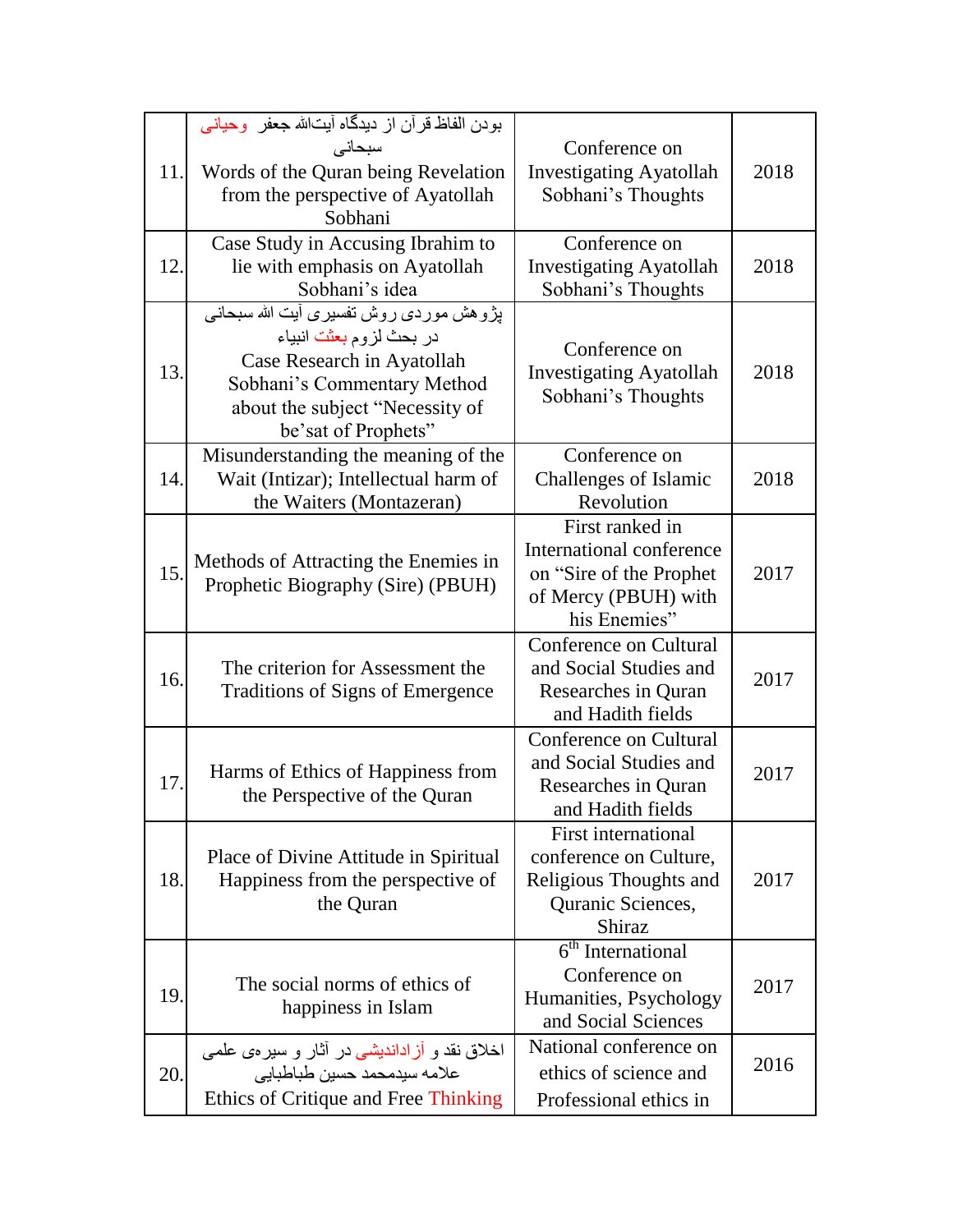|     | in Allameh Tabatabaei's Works and                                  | Allameh Tabatabaei's       |      |
|-----|--------------------------------------------------------------------|----------------------------|------|
|     | Methods (sire)                                                     | School                     |      |
|     |                                                                    |                            |      |
|     | Investigating the Religious Basics of                              | International conference   |      |
| 21  | Resistive economy in Razavi                                        | on Business; challenges    | 2016 |
|     | Teachings                                                          | and opportunities, Rasht   |      |
|     |                                                                    | National Conference on     |      |
| 22. | Role of women in Proceeding the<br>parameters of Resistive economy | Management, Economy        | 2016 |
|     |                                                                    | and Accounting             |      |
|     |                                                                    | National conference on     |      |
|     |                                                                    | ethics of science and      |      |
| 23. | Role of Ethics in Science                                          | Professional ethics in     | 2016 |
|     |                                                                    | Allameh Tabatabaei's       |      |
|     |                                                                    | School                     |      |
|     |                                                                    | <b>First International</b> |      |
|     | Imam Ali(AS)'s Cultural Methods                                    | Conference on Cultural     |      |
| 24. | (sire) towards women                                               | and Social Studies and     | 2016 |
|     |                                                                    | Religious Research in      |      |
|     |                                                                    | Ghadir                     |      |
|     | Role of Prayer (Namaz) in                                          | Selected article from      |      |
| 25. | preventing Mental Illnesses                                        | Conference on Prayer       | 2016 |
|     |                                                                    | and Health, Tabriz         |      |
| 26. | Effect of Prayer (Namaz) in                                        | Conference on Prayer       | 2016 |
|     | Strengthening the will                                             | and Health, Tabriz         |      |
| 27. | Effect of Prayer (Namaz) in Islamic                                | Conference on Life         | 2016 |
|     | Life Style                                                         | Style                      |      |
|     |                                                                    | Conference on Methods      |      |
|     | The Methods for Managing Sexual                                    | of Propagation of Hijab    |      |
| 28. | Chastity in Imam Sajjad(AS)'s                                      | and Ifaf in Universities,  | 2015 |
|     | Teachings                                                          | Payame Noor                |      |
|     |                                                                    | University, Tabriz         |      |
|     | Women dignity in Islamic Life Style                                | Conference on Family       |      |
| 29. | in Razavi Teachings                                                | and Life Style in Razavi   | 2015 |
|     |                                                                    | Culture                    |      |
|     |                                                                    | National Conference on     |      |
|     | The worldly and unworldly effects of                               | Life Style and Iranian     |      |
| 30. | behaving with the neighbor from the                                | Student, Harms,            | 2015 |
|     | perspective of Traditions                                          | Approaches and             |      |
|     |                                                                    | Solutions                  |      |
|     | Role of believing in Origin and                                    | National Conference on     |      |
| 31. | <b>Resurrection in Economical Life</b>                             | Life Style and Iranian     | 2015 |
|     | Style from the perspective of the                                  | Student, Harms,            |      |